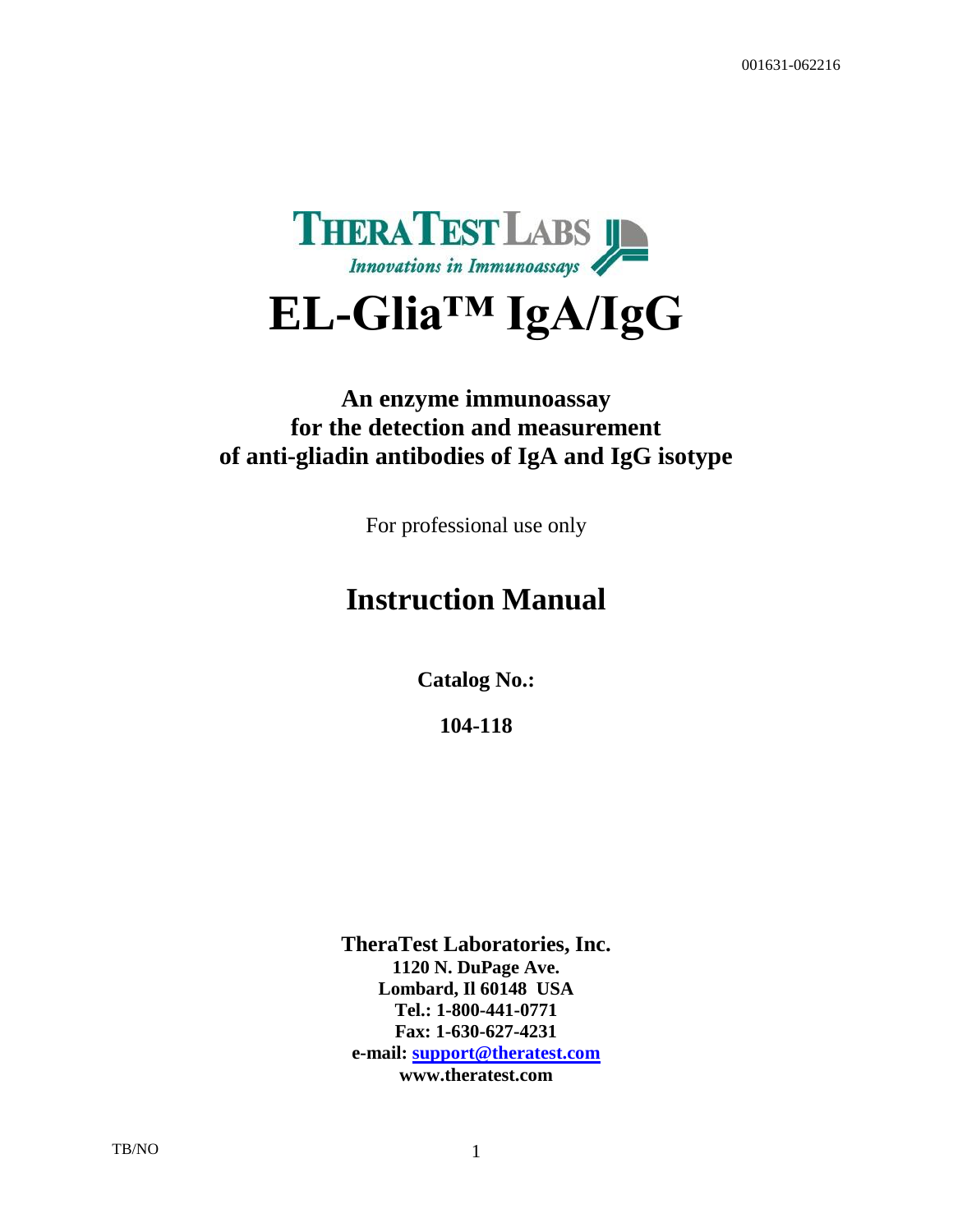# **TABLE OF CONTENTS**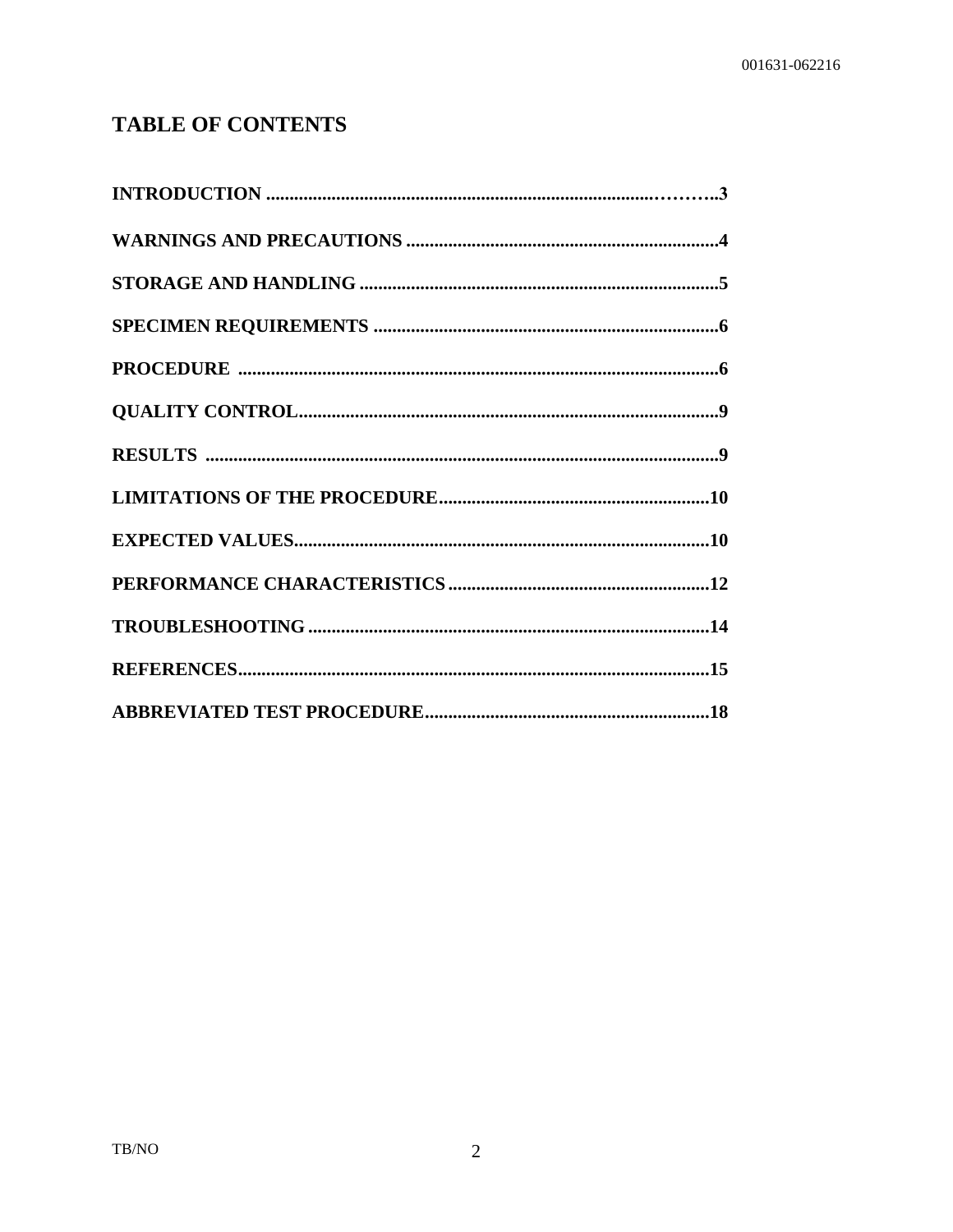# **INTRODUCTION**

**Name: EL-Glia™ IgA/IgG**



#### **Intended use:**

The **TheraTest EL-tTG™ IgA/IgG and TheraTest EL-GLIA™ IgA/IgG Kits** are enzymelinked immunosorbent assay (ELISA) test systems for the semi-quantitative measurement of IgA and IgG anti-tissue transglutaminase (tTG) and anti-gliadin antibodies in human serum. Detection and semi-quantitation of these antibodies is intended to aid the diagnosis of patients with gluten sensitive enteropathies: celiac disease and dermatitis herpetiformis, in conjunction with other clinical findings and laboratory tests.

#### **Summary and Explanation**

Gluten-sensitive enteropathy (GSE) is caused by intolerance to gluten, the protein of wheat, rye, barley and oats. GSE is characterized by chronic inflammation and destruction of the intestinal mucosa and flattening of the epithelium ("villous atrophy"), resulting in malabsorption (1). The classical form of GSE is celiac disease (CD), however, GSE is also present in patients with dermatitis herpetiformis (Duhring's disease) (2, 3). The occurrence of CD has a bimodal distribution, manifesting both in young children and in adults in the fourth or fifth decades. Typical symptoms include diarrhea, abdominal pain, weight loss, anemia, fatigue and failure to thrive in children. However, CD disease can be silent, and most adult patients have minimal or atypical symptoms, or are completely asymptomatic (4, 5). The consequences of malabsorption due to undiagnosed CD are a source of significant morbidity. Atypical signs and symptoms include anemia (iron and folate deficiency), hypertransaminasemia, osteoporosis, peripheral neuropathy, mood disorders and reproductive failure (6-9). The risk of intestinal lymphoma is increased (10). Strict gluten-free diet resolves the symptoms and prevents late consequences.

GSE is a frequent, but underdiagnosed disease. Recent papers utilizing autoantibody determinations for screening for unrecognized CD have reported a prevalence of 1:53-1:300 (11, 12). There is a strong genetic predisposition for CD, which explains the familiar occurrence of the disease (13). CD is 2-5 times more frequent in patients with other autoimmune diseases, especially in those with type 1 diabetes mellitus, thyroid diseases, rheumatoid arthritis and Sjogren's syndrome (14-16). GSE is almost always present in patients with dermatitis herpetiformis (2, 3), and its prevalence is as high as 8-10% in IgA deficient subjects (17).

The diagnosis is based on the revised criteria of the European Society of Pediatric Gastroenterology and Nutrition (ESPGAN) (18). These include a positive gut biopsy, showing histological evidence of CD, plus the demonstration of the presence of at least two of the following antibodies: endomysial antibodies (EMA), anti-gliadin antibodies (AGA) and antireticulin antibodies (ARA). The identification of tissue transglutaminase enzyme (tTG) as the target antigen for EMA (19) made it possible to develop tTG-based solid phase immunoassays. Because of its high sensitivity and specificity, the anti-tTG test is recommended as first-line diagnostic test and as a tool for population screening (20).

The TheraTest EL-Glia™ IgA/IgG test system detects both IgA and IgG class anti-gliadin antibodies. Generally, the specificity of IgA anti-gliadin antibodies exceeds that of IgG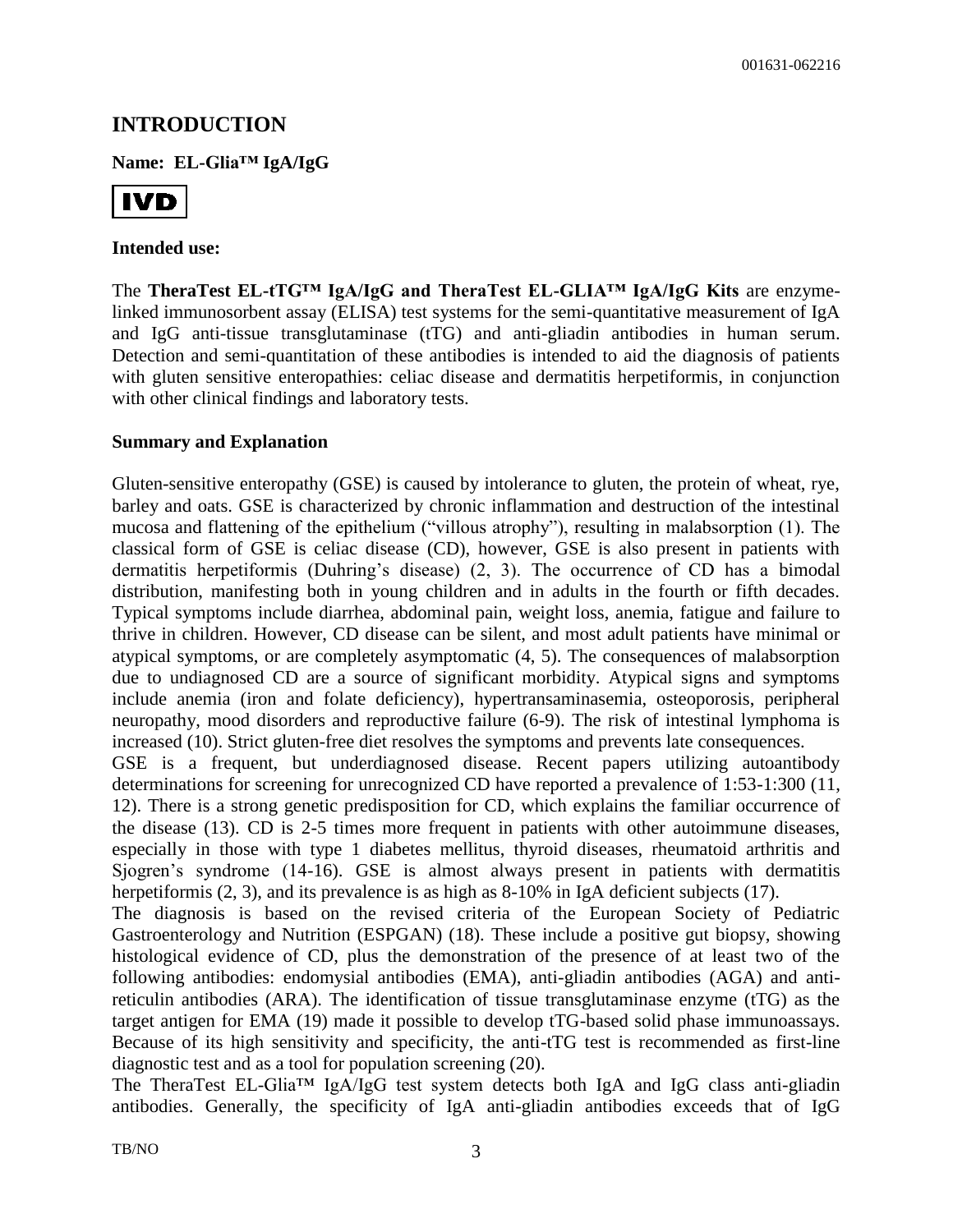antibodies, while the latter tends to be more sensitive. Patients with IgA deficiency produce IgG antibodies only, usually in high amount (17). The antibody titer declines in patients adhering to a gluten-free diet, but remains high in those with dietary non-compliance (21). Regular determination of the antibody level is recommended as part of the patients' follow-up (21, 22).

#### **Method description**

The TheraTest EL-Glia™ IgA/IgG Test System is a solid phase enzyme immunoassay in a 96 well plate format for the measurement of IgA and IgG antibodies against gliadin. Wells are coated with purified gliadin, and incubated with Specimens, Calibrators, Positive and Negative Controls. During the incubation, anti-gliadin antibodies present in the test sample are bound to the solid phase antigen. The wells are subsequently washed, and isotype-specific horseradishperoxidase labeled anti-human immunoglobulin antibody (enzyme conjugate) is added. After incubating the wells with the enzyme conjugate, unbound labeled antibody is removed by washing. A chromogenic substrate solution is then added to the wells, and the presence of antibodies to gliadin is detected by a color change produced by the conversion of the substrate by the enzyme. The reaction is stopped, and the intensity of the color, which is proportional to the amount of the bound antibody, is read by an ELISA reader. The absorbance value in the blank well (incubated with Specimen Diluent) is subtracted from the values obtained with Specimens, Calibrators and Controls.

# **WARNINGS AND PRECAUTIONS**



#### **Reagents Containing Human Source Material**

Controls and Calibrators contain human serum. Treat as potentially infectious.The materials used to prepare the Calibrators and Controls were derived from human blood. When tested by FDA-cleared methods for the presence of antibody to HIV (Human Immunodeficiency Virus) and Hepatitis C Virus and for Hepatitis B Surface Antigen (HbsAg), the materials were nonreactive. While these methods are highly accurate, no test method can offer complete assurance that HIV, hepatitis virus or other infectious agents are absent. Therefore these materials and all patient specimens should be handled as though capable of transmitting infectious diseases. Human material should be handled in accordance with good laboratory practices using appropriate precautions as described in the Centers for Disease Control and Prevention/National Institutes of Health Manual, "Biosafety in Microbiological and Biomedical Laboratories", 4<sup>th</sup> edition, 1999. HHS Publication (NIH and CDC). Web site: <http://bmbl.od.nih.gov/>

#### **Stop Reagent (2 mol/L Phosphoric Acid)**

**Corrosive!** May cause burns upon contact with skin. Do not get in eyes, on skin, or on clothing. Do not ingest or inhale fumes. On contact, flush with copious amount of water for at least 15 minutes.

#### **Hazardous Substance Risk & Safety Phrases**:

R34 - Causes burns.

S26 - In case of contact with eyes, rinse immediately with plenty of water and seek medical advice. S36/37/39 - Wear suitable protective clothing, gloves and eye/face protection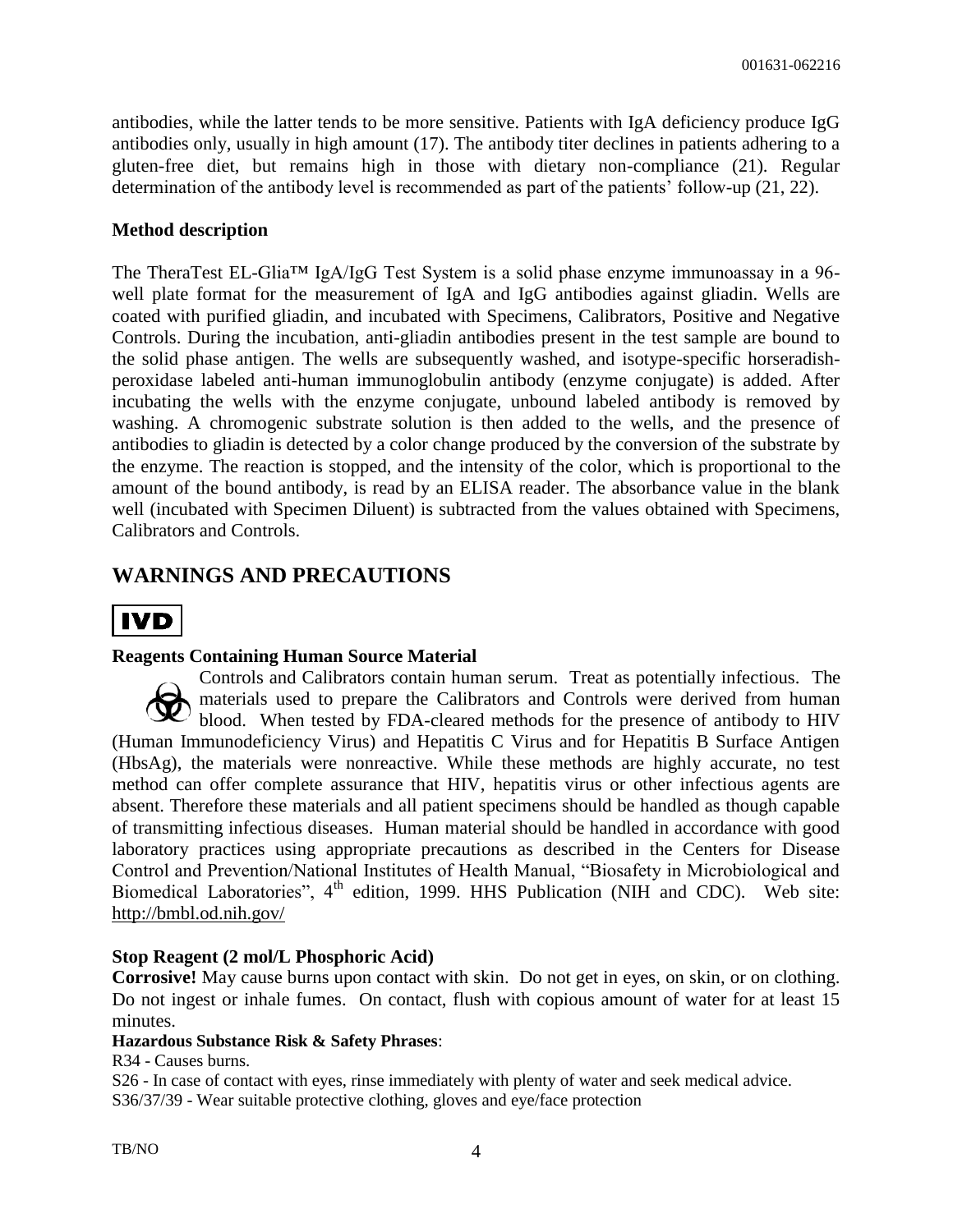S45 - In case of accident or if you feel unwell, seek medical advice immediately (show label where possible).

#### **Chromogen**

**Irritant!** This product contains  $3,3,5,5$ <sup>-</sup>-tetramethylbenzidine (TMB) ( $\leq 0.05\%$ ), a chromogenic indicator of horseradish peroxidase activity. It has shown neither mutagenic nor carcinogenic effects in laboratory experiments (28).

#### **Hazardous Substance Risk & Safety Phrases:**

R36/37/38 – Irritating to eyes, respiratory system, and skin. Avoid inhalation and direct contact.

- S24/25 Avoid contact with skin or eyes.
- S26 In case of contact with eyes, rinse immediately with plenty of water and seek medical advice.
- S36 Wear suitable protective clothing.

S51 – Use only in well-ventilated areas.

#### **Reagents Containing Sodium Azide**

Calibrators and Controls contain sodium azide which can react with lead and copper plumbing to form highly explosive metal azides. On disposal, flush drain with large quantities of water to prevent azide build-up.

#### **Hazardous Substance Risk & Safety Phrases:**

R22 - Harmful if swallowed.

R36/37/38 - Irritating to eyes, respiratory system, and skin. Avoid inhalation and direct contact.

S26 - In case of contact with eyes, rinse immediately with plenty of water and seek medical advice.

S28 - After contact with skin, wash immediately with plenty of water.

S36/37/39 - Wear suitable protective clothing, gloves and eye/face protection

S46 - If swallowed, seek medical advice immediately and show this container label.

#### **General Precautions and Information**

- 1. Do not pipette by mouth.
- 2. Do not eat, drink, or smoke in designated work areas.
- 3. Wash hands thoroughly after using specimens and kit reagents.
- 4. Do not use test components beyond the expiration date.
- 5. Work in a well ventilated area when using kit reagents.
- 6. Avoid exposing reagents to excessive heat or light during storage.
- 7. Chromogen contains an organic solvent that irritates eyes and mucus membranes.
- 8. Do not allow the Chromogen to come in contact with metal or oxidizing agents.
- 9. Use disposable glassware and plasticware or wash all material thoroughly according to standard laboratory practice.
- 10. tTG/Gliadin 10X Wash Buffer, Chromogen and Stop reagent are interchangeable among kits from different lots. All other reagents are test and lot specific and therefore are not interchangeable.
- 11. Avoid microbial contamination of the reagents.
- 12. Dispose of containers and unused kit reagents in accordance with local regulatory requirements

# **STORAGE AND HANDLING**

- 1. Store all reagents at  $2^{\circ} 8^{\circ}C$  when received. Avoid freezing reagents.
- 2. All reagents must be brought to room temperature  $(18^{\circ} 25^{\circ}C)$  for 30 minutes prior to use.
- 3. Avoid direct sunlight.

TB/NO 5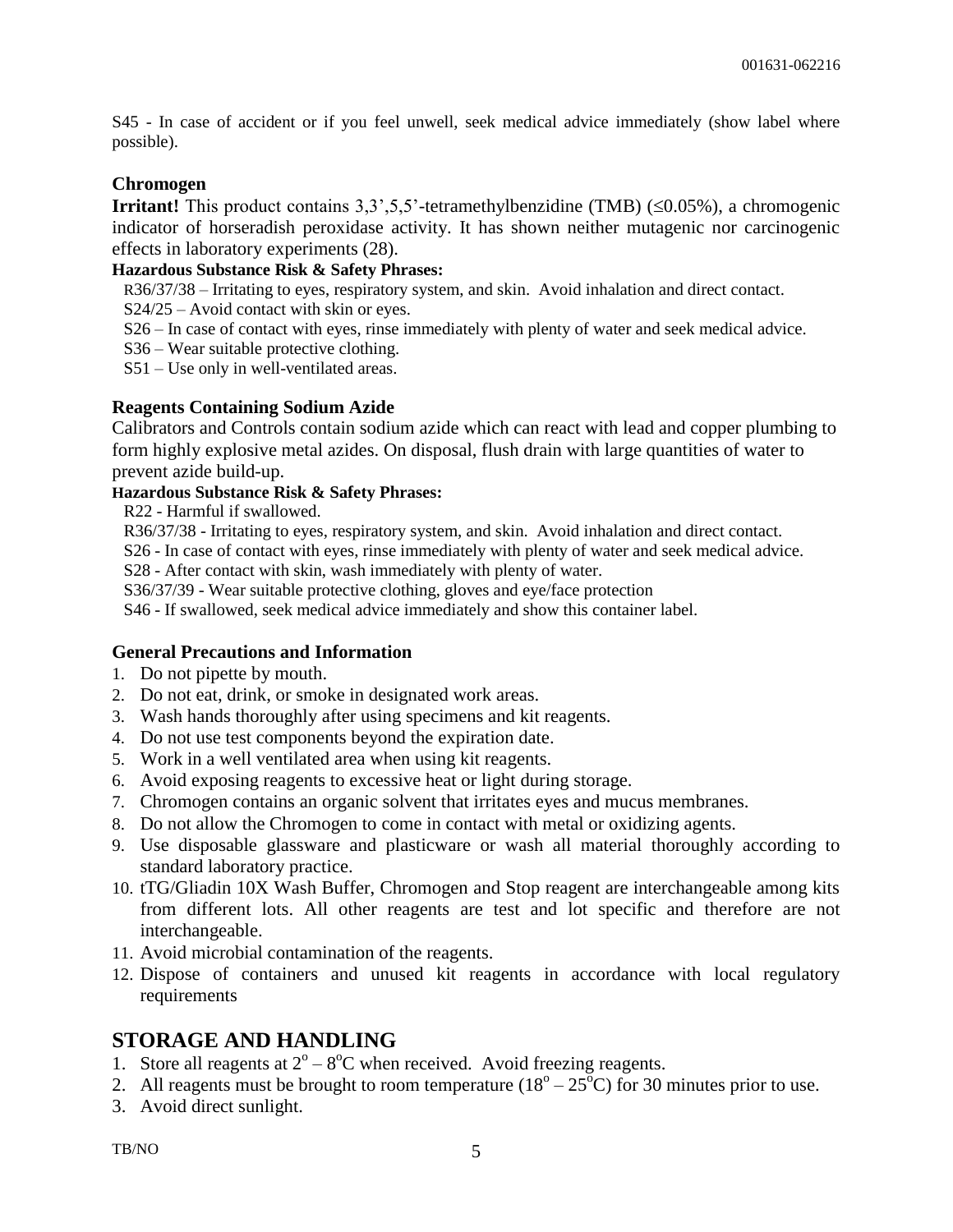**IMPORTANT**: When stored at  $2^{\circ}$  -  $8^{\circ}$ C, the tTG/Gliadin 10X Wash Buffer may form crystals. The crystals must be dissolved prior to dilution of the 10X concentrate when only a portion of the concentrate is being diluted. If all of the bottled contents are transferred at once to a 1-L graduated cylinder, be sure to rinse the bottle multiple times with water to dissolve and transfer any crystallized salts. When stored at 2º - 8ºC, the tTG/Gliadin 10X Wash Buffer is stable until kit expiration, the 1X Wash Buffer is stable for 8 weeks.

# **SPECIMEN REQUIREMENTS**

#### **Collection and Storage of Serum**

A whole blood specimen should be obtained using accepted medical techniques to avoid hemolysis. The blood should be clotted and the serum separated by centrifugation within 24 h of collection. Grossly hemolyzed, lipemic or icteric serum is not acceptable, since it may affect the results of the test. Serum should be stored at  $2^{\circ}$  - 8  $^{\circ}$ C for up to 14 days prior to testing. If testing cannot be completed within 14 days of collection, the separated serum must be stored at –20°C. Do not use serum that has been thawed more than once or which has been heat inactivated. Serum samples have been tested for stability at room temperature and are stable with no apparent loss of antibody activity for seven days. The performance of plasma samples has not been evaluated; therefore plasma should not be used in the test.

# **PROCEDURE**

Before starting the assay, read the product insert carefully. Instructions should be followed exactly as they appear in this kit insert to ensure valid results.

#### **Materials Provided**

- 1. **Antigen Coated Wells in 96-well plate format:** For single use only**!** All wells are coated with gliadin. Wells are printed with the name of the antigen. The unused wells and the frame may be stored and used at a later date. They are returned to their desiccant-containing pouch, which is sealed and stored dry at 2º - 8°C.
- 2. **tTG/Gliadin 10X Wash Buffer, 100 mL:** 10X concentrated buffer with Tween 20 & preservative.
- 3. **IgA Calibrator, 1.5 mL\*:** Contains human serum with IgA antibodies to gliadin, and preservative in stabilizing buffer. See attached Data Sheet for performance characteristics.
- 4. **IgG Calibrator, 1.5 mL\*:** Contains human serum with IgG antibodies to gliadin and preservative in stabilizing buffer. See attached Data Sheet for performance characteristics.
- 5. **IgA Positive Control, 0.35 mL\*:** Human serum containing IgA antibodies to gliadin and preservative in stabilizing buffer. See attached Data Sheet for performance characteristics.
- 6. **IgG Positive Control, 0.35 mL\*:** Human serum containing IgG antibodies to gliadin, and preservative in stabilizing buffer. See attached Data Sheet for performance characteristics.
- 7. **Negative Control, 0.35 mL\*:** Human serum without IgA and IgG antibodies to gliadin and preservative in stabilizing buffer. See attached Data Sheet for performance characteristics.
- 8. **tTG/Gliadin anti-IgA Conjugate, 15 mL:** Goat anti-human IgA  $(\alpha \text{ chain specific})$ conjugated with horseradish peroxidase, with preservative and yellow dye.
- 9. **tTG/Gliadin anti-IgG Conjugate, 15 mL:** Goat anti-human IgG (Fcy specific) conjugated with horseradish peroxidase, with preservative and green dye.

10. **Chromogen, 27 mL:** 3,3'5,5' teramethybenzidine (TMB) in buffer with hydrogen peroxide.

11. **Stop Reagent, 27 mL:** 2 mol/L phosphoric acid.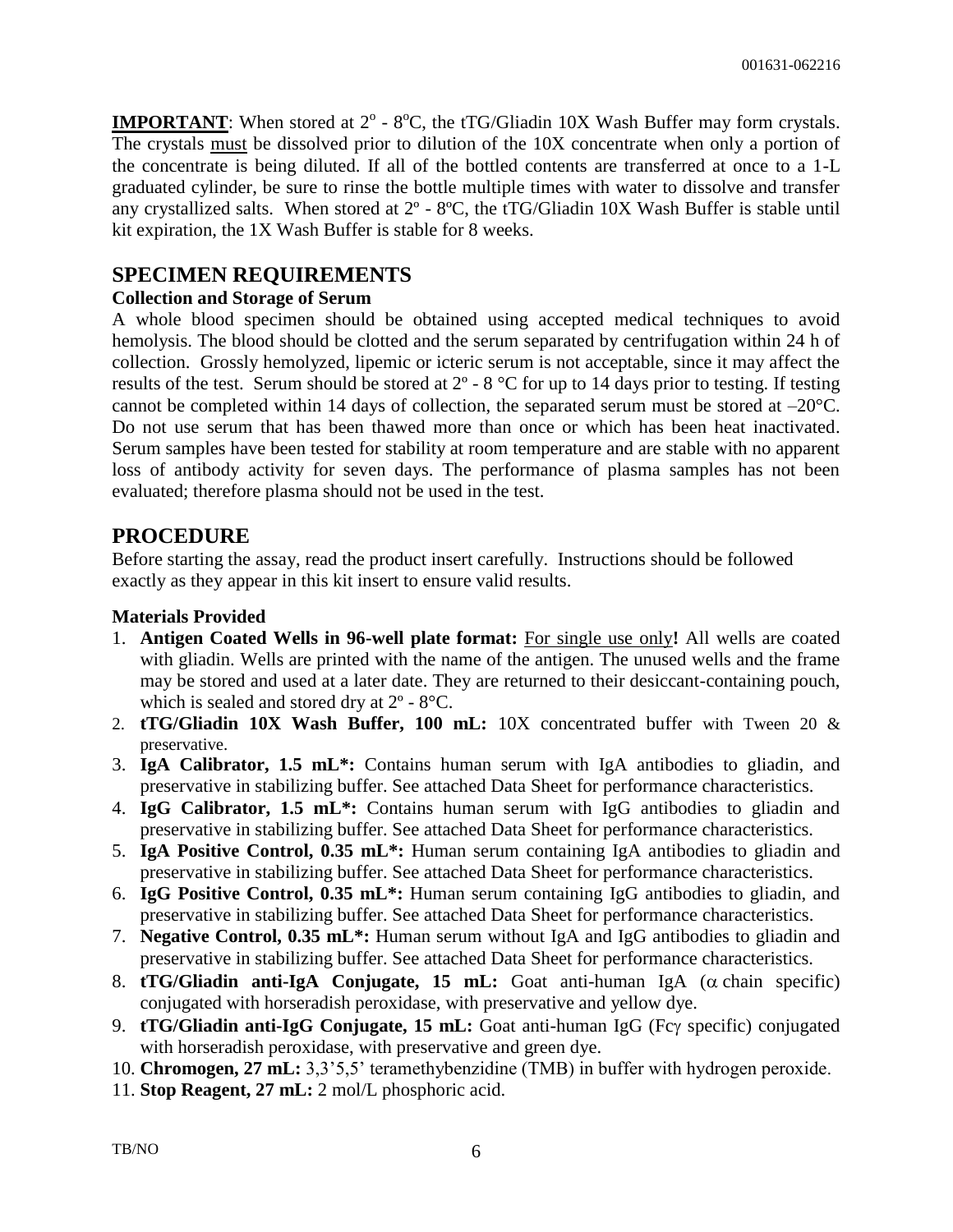#### 12. **Resealable pouch.**

\*Reagents containing sodium azide

#### **Materials required but not provided**

- 1. In addition to the reagents supplied, the following materials are required:
- 2. Calibrated precision micropipettes with disposable plastic tips that deliver 10  $\mu$ L, 100 µL and 1 mL.
- 3. Calibrated adjustable multichannel pipettes (8- or 12-channel).
- 4. Disposable Pipette tips.
- 5. Microtubes, polypropylene (dilution tubes or cluster tubes) with a rack of 96-well format.
- 6. Timer.
- 7. Pipettes (1 mL, 5 mL, and 10 mL).
- 8. Pipette reagent reservoirs (to accommodate multichannel pipettes).
- 9. Deionized or distilled water.
- 10. Single (450 nm) or dual (450 nm test, 620-690 nm reference) wavelength spectrophotometer (ELISA plate reader) for 96-well microtiter plates.
- 11. Clean wash bottle and automated plate washer (optional).

#### **Reagent preparation:**

#### **1. Coated Wells**

Testing is performed for IgA and IgG antibodies at the same time; suggested plate arrangements of wells are shown on the attached Data Sheet. The entire strip (or strips) may be employed, or individual wells may be used as desired.

#### **2. Wash Solution**

tTG/Gliadin 10X Wash Buffer must be diluted 1:10 with deionized or distilled water prior to use. Prepare 1X Wash Buffer by pouring the contents of the tTG/Gliadin 10X Wash Buffer into a clean one liter volumetric container. Rinse the bottle with deionized or distilled water to remove residual buffer and redissolve any existing crystals. Add the rinse to the one liter container. Add deionized or distilled water until a total volume of 1.0 L is reached; mix thoroughly. Diluted Wash Buffer is stable for 8 weeks at  $2^{\circ}$  - 8  $^{\circ}$ C.

#### **3. Specimens, Positive Control**, **Negative Control**

The Specimens and Controls must be diluted 1:101 in tTG/Gliadin 1X Wash Buffer prior to being tested. Use high accuracy pipettes. For example, pipette 10  $\mu$ L of serum into 1 mL of 1X Wash Buffer. Discard any unused diluted Specimens and Controls after the test procedure is completed.

#### **4. Calibrators**

The Calibrators are provided as prediluted. They are ready to use.

#### **Assay Procedure**

- 1. Allow all reagents and patient sera to equilibrate to room temperature prior to use (18º-25°C). Plates should equilibrate to room temperature in their sealed foil pouch to prevent condensation.
- 2. Mark the position of the samples (i.e., Diluent Blank, Calibrator, Positive Control, Negative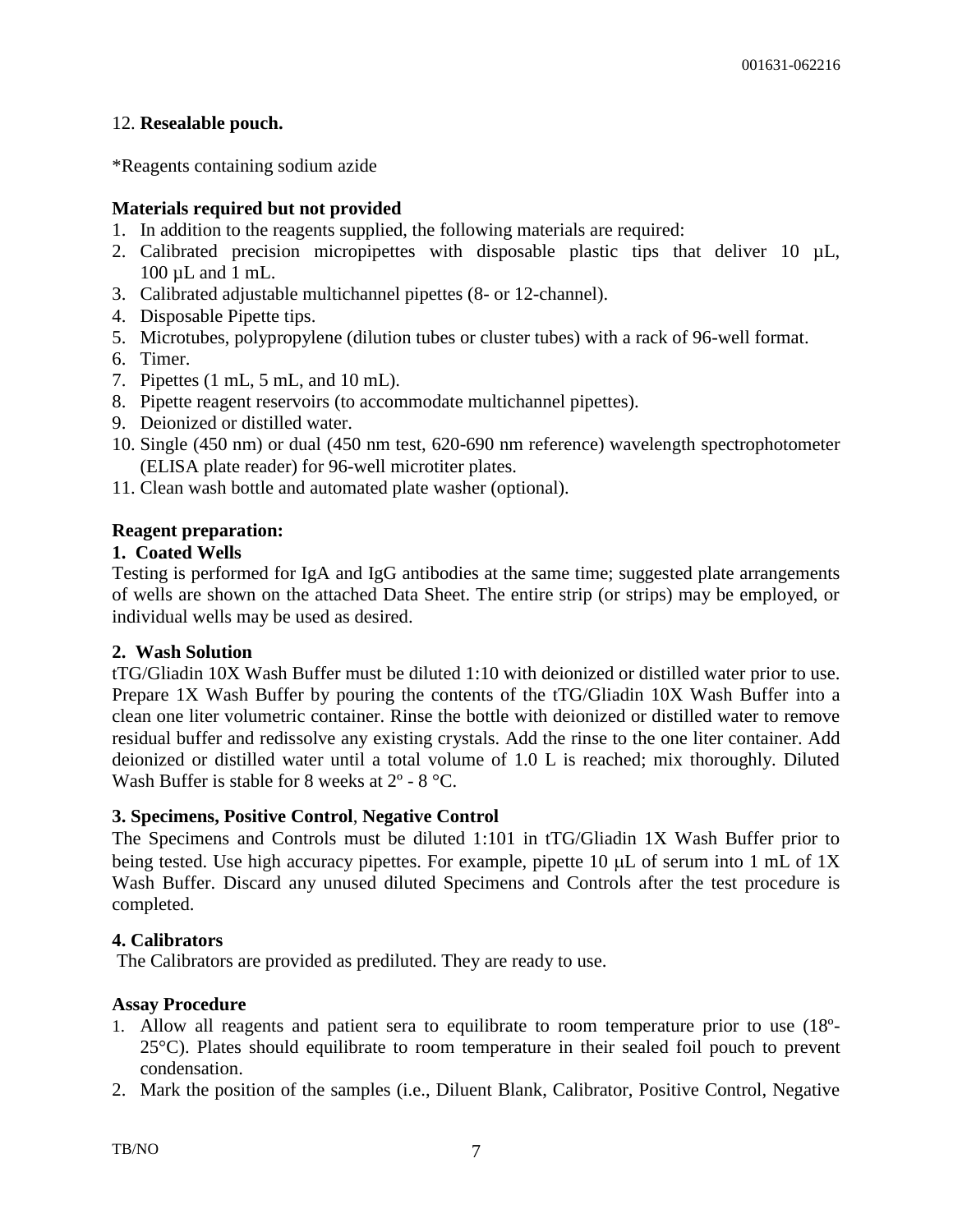Control, and Specimens) on a worksheet, and arrange dilution tubes accordingly in a rack. A suggested plate arrangement is shown on attached Data Sheet. IgA and IgG antibodies are measured at the same time on alternate strips.

- 3. Determine the number of 1 x 8 well strips needed. The remaining unused strips should be returned and resealed in the pouch with desiccant for later use.
- 4. Dispense 1 mL of tTG/Gliadin 1X Wash Buffer into each dilution tube.
- 5. Dilute all serum Specimens and Controls 1:101 (e.g. add 10  $\mu$ L of serum to 1mL tTG/Gliadin 1X Wash Buffer) and mix well. Do not dilute Calibrators.
- 6. Pipette  $100 \mu L$  of the Calibrators, diluted samples and Controls into the appropriate wells. Set up one well in which only tTG/Gliadin 1X Wash Buffer is added; this well is to be used as a Diluent Blank. For best results pipette all materials within 5 minutes from the start of the assay. This step is facilitated by the use of multichannel pipettes.
- 7. Incubate the plate for 30 35 minutes at room temperature (18 $\degree$  25  $\degree$ C).
- 8. Aspirate or decant the content of the wells and wash the plate 3 times with 300  $\mu$ L of tTG/Gliadin 1X Wash Buffer. An automated plate washer may be used for this step. Remove all residual liquid from the wells by inverting and blotting the plate on absorbent paper.
- 9. Immediately pipette 100 µL of IgG and IgA Enzyme Conjugates into the wells of alternate strips.
- 10. Incubate plate(s) for 30 35 minutes at room temperature (18 $^{\circ}$  25 $^{\circ}$ C).
- 11. Aspirate or decant Enzyme Conjugates from all wells and wash the plate as in Step 8 above.
- 12. Immediately dispense 100  $\mu$ L of Chromogen into each well. Incubate the plate(s) for 15( $\pm$ 1) min. at room temperature  $(18^{\circ} - 25^{\circ}C)$ .
- 13. Pipette 100 µL of Stop Reagent into each well and mix by gently tapping the side of the plate. The blue color changes to yellow.
- 14. Determine the absorbance of each well at 450 nm using a single or dual wavelength spectrophotometer (ELISA plate reader). Absorbance values should be read within 30 minutes of completing the assay. For a dual wavelength spectrophotometer, set test wavelength at 450 nm with the reference between 620 and 690 nm.

#### **Procedural Notes**

#### **1. Storage**

Place unused strips in the open metallized pouch (with desiccant) for light protection and place this assembly into the provided resealable pouch and store at 2-8 °C.

#### **2. Pipetting**

To avoid cross-contamination and sample carryover, pipette the Calibrator, Positive Control, Negative Control, and Specimens using separate pipette tips. A multi-channel pipette may be used to pipette the Enzyme Conjugates, Wash Solution, Chromogen and Stop Reagent.

#### **3. Washing**

Each column of wells may be washed using a multi-channel pipette. The wells may be aspirated using an appropriate vacuum apparatus, fitted with a Pasteur pipette, or their contents may be dumped into a disposal container. Alternatively, commercial semi-automated washing systems may be used. When using either washing technique, the plate should be inverted and blotted against absorbent paper after the last wash. Use reagent grade water only (CAP type 1 or USP grade) for preparing the tTG/Gliadin 1X Wash Buffer.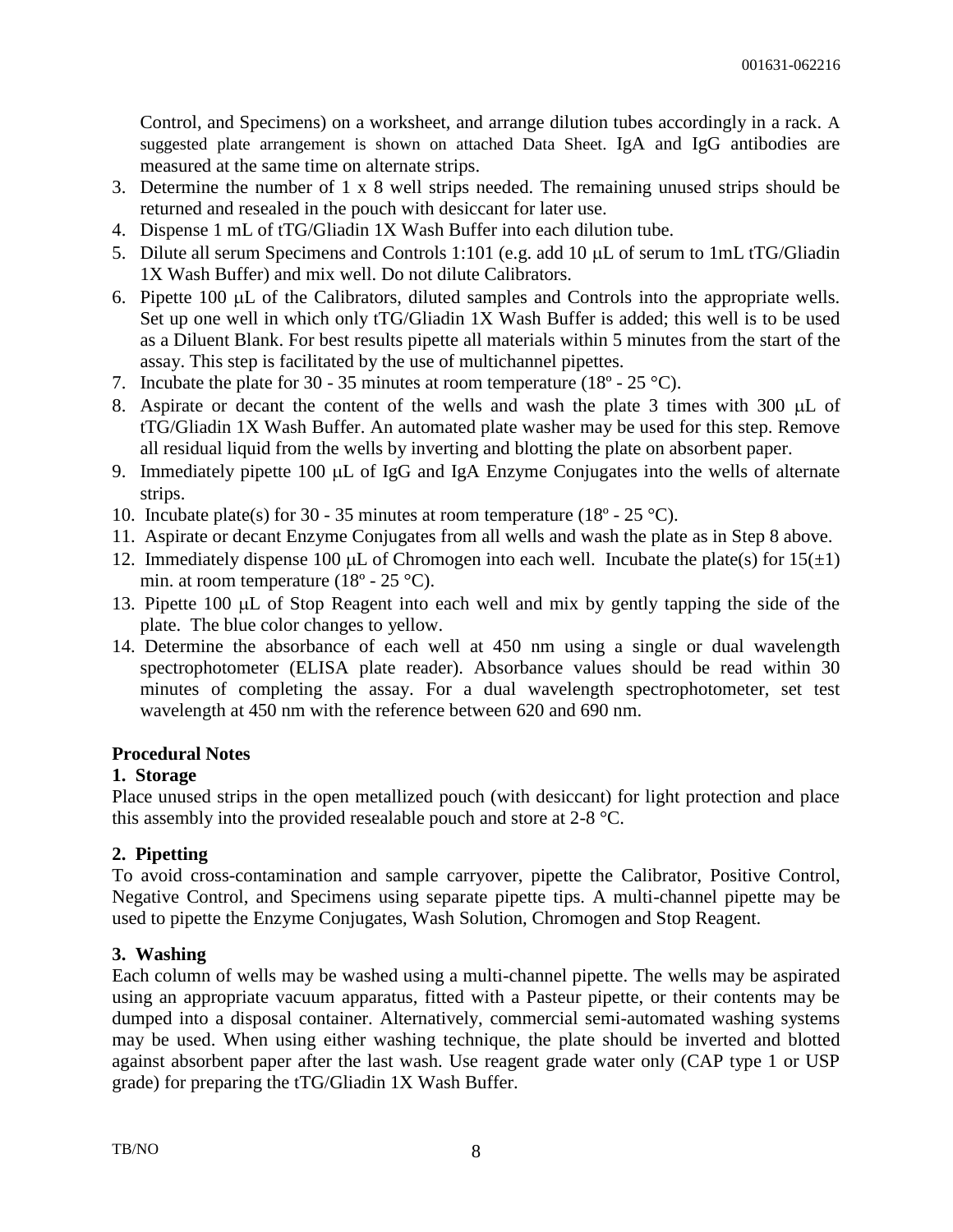#### **4. Measurement of Absorbance Values**

Absorbance values should be measured within 30 minutes after completion of assay. If the absorbance value exceeds the detection limit of the instrument, an approximate value may be obtained by one of two methods:

- a) Dilute the end product (developed well) with deionized or distilled water to bring the absorbance value within the capacity of the reader (e.g. remove  $100 \mu L$  of end product and add  $100 \mu L$  of water). Multiply the measured value by the dilution factor. LIMITATION: A patient's antibody level may exceed the available antigenic sites of the well.
- b) Repeat the assay testing the specimen at 1:1010 or greater dilution (e.g. dilute the already 1:101 diluted specimen to 1:10 by adding 100  $\mu$ L of diluted specimen to 900  $\mu$ L of tTG/Gliadin 1X Wash Buffer). Multiply the measured value by the dilution factor.

# **QUALITY CONTROL**

#### **1. Diluent Blank**

If the value of the diluent blank exceeds 0.150, the assay should be repeated. If a more detailed explanation is needed, please contact the manufacturer.

#### **2. Positive and Negative Controls**

Positive and Negative Controls should be run in each assay. The Positive and Negative Control values should fall within the ranges provided on the enclosed Data Sheet. If the values are not in agreement with those on the Data Sheet, the assay is not valid and the results should not be reported.

#### **RESULTS**

#### **Calculation of Results**

Most ELISA readers are computer compatible and data may be calculated with the help of computer programs. TheraTest Laboratories, Inc. can provide TERIS /mv software for computerassisted calculations. Check periodically that the program chosen yields the same results as obtained by manual calculations.

#### **1. Determination of absorbance values:**

The specific absorbance (net absorbance) for each sample is calculated by subtracting the absorbance value of the Diluent Blank well from the absorbance value of the Specimen well. The same Blank well value is used for all test Specimens, Calibrator, and Controls. EXAMPLE:

Absorbance for Blank well  $= 0.050$ 

Absorbance for Specimen well  $= 1.150$ 

Net absorbance for the Specimen is  $1.150 - 0.50 = 1.100$ 

**Note:** If the absorbance in the Diluent Blank well is higher than in the Specimen well, the net absorbance should be considered zero.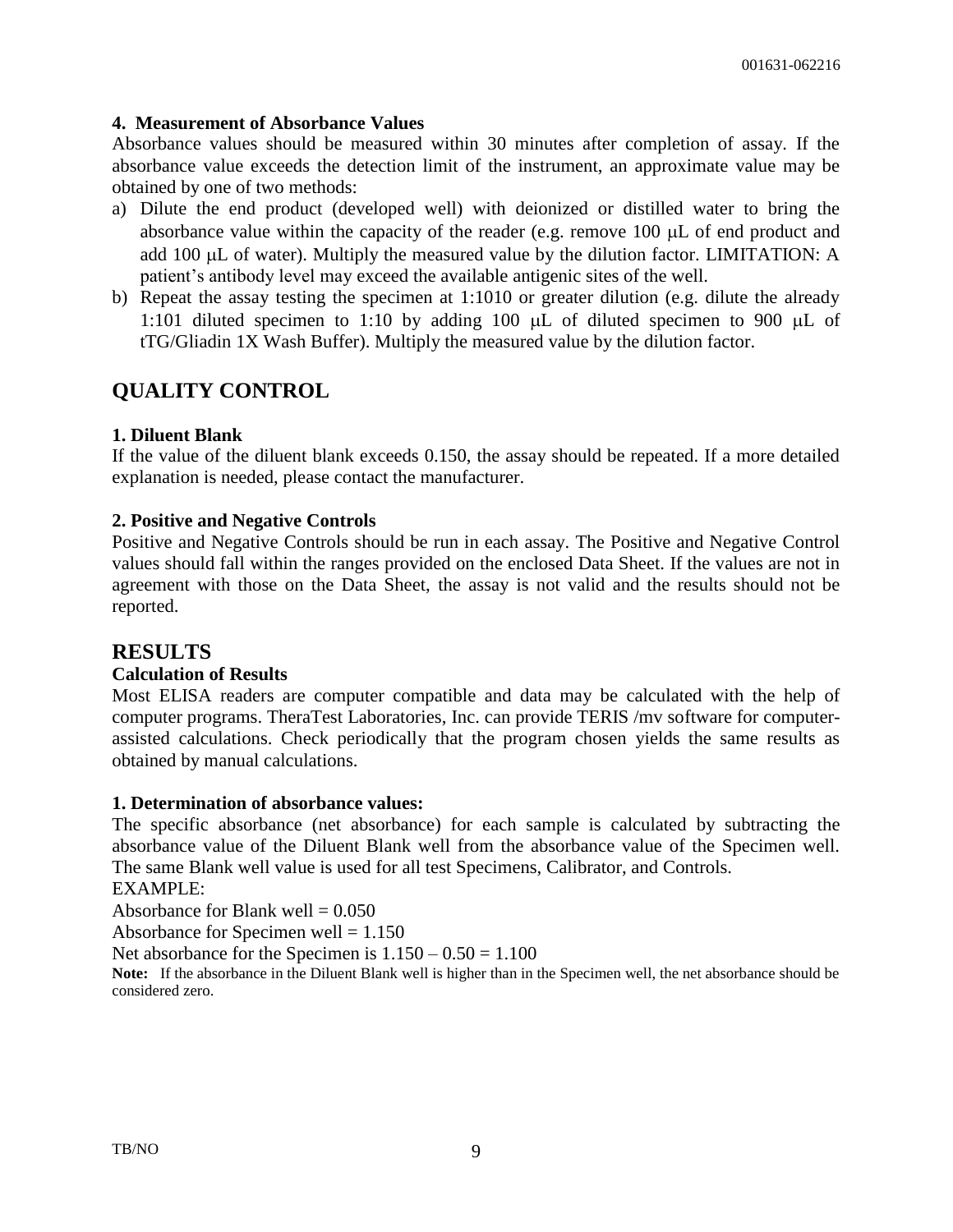#### **2. Calculation of antibody activity**

Antibody activity is calculated as follows:

Conversion Factor =  $\frac{\text{Units/mL value of the Calibrator}}{\text{Units/ML value of the Calibrator}}$ Absorbance (OD) value of the Calibrator Antibody Units/mL in Specimen = Conversion Factor x Absorbance value of Specimen

#### **3. Interpretation**

The results should be considered normal and abnormal (positive) as follows:

| <b>Test</b>      | Normal         | Equivocal      | Abnormal    |
|------------------|----------------|----------------|-------------|
| Anti-gliadin IgA | $\leq$ 20 U/mL | $21 - 25$ U/mL | $>$ 25 U/mL |
| Anti-gliadin IgG | $\leq$ 20 U/mL | $21-25$ U/mL   | $>$ 25 U/mL |

The reference range should be verified by each laboratory to reflect the characteristics of the population. When the results are equivocal it is recommended to report them as equivocal, and repeat the test at a later date on a different bleeding.

# **LIMITATIONS OF THE PROCEDURE**

- 1. The Positive Control and the Calibrator for a specific antibody may contain other antibodies, i.e. they may not be monospecific.
- 2. The TheraTest EL-Glia™ IgA/IgG assays should not be performed on grossly hemolyzed, lipemic, icteric or microbially contaminated samples. This method has been tested using serum samples only. The performance using other types of specimens has not been determined.
- 3. Diagnosis should not be made solely on the basis of a positive test result. The results must be interpreted in conjunction with all clinical information available to the physician (i.e. history, physical exam, and other diagnostic procedures).
- 4. This assay has not been evaluated on a pediatric population.

# **EXPECTED VALUES**

The prevalence of anti-gliadin antibodies has been reported by several studies, and the findings are summarized in **Table 1.** (23-26).

Table 1. *Reported sensitivity and specificity of IgA and IgG anti-gliadin antibodies in celiac disease (23-26).*

|                  | Sensitivity * | Specificity $*$ |
|------------------|---------------|-----------------|
| Anti-gliadin IgA | 52-91%        | 67-95%          |
| Anti-gliadin IgG | 62-83%        | 82-92%          |

\*Sensitivity and specificity values for untreated, IgA sufficient celiac disease patients.

IgA anti-gliadin antibodies are more specific diagnostic markers for CD than IgG antibodies. However, IgA deficient subjects produce only IgG antibodies. As gliadin is a food component, a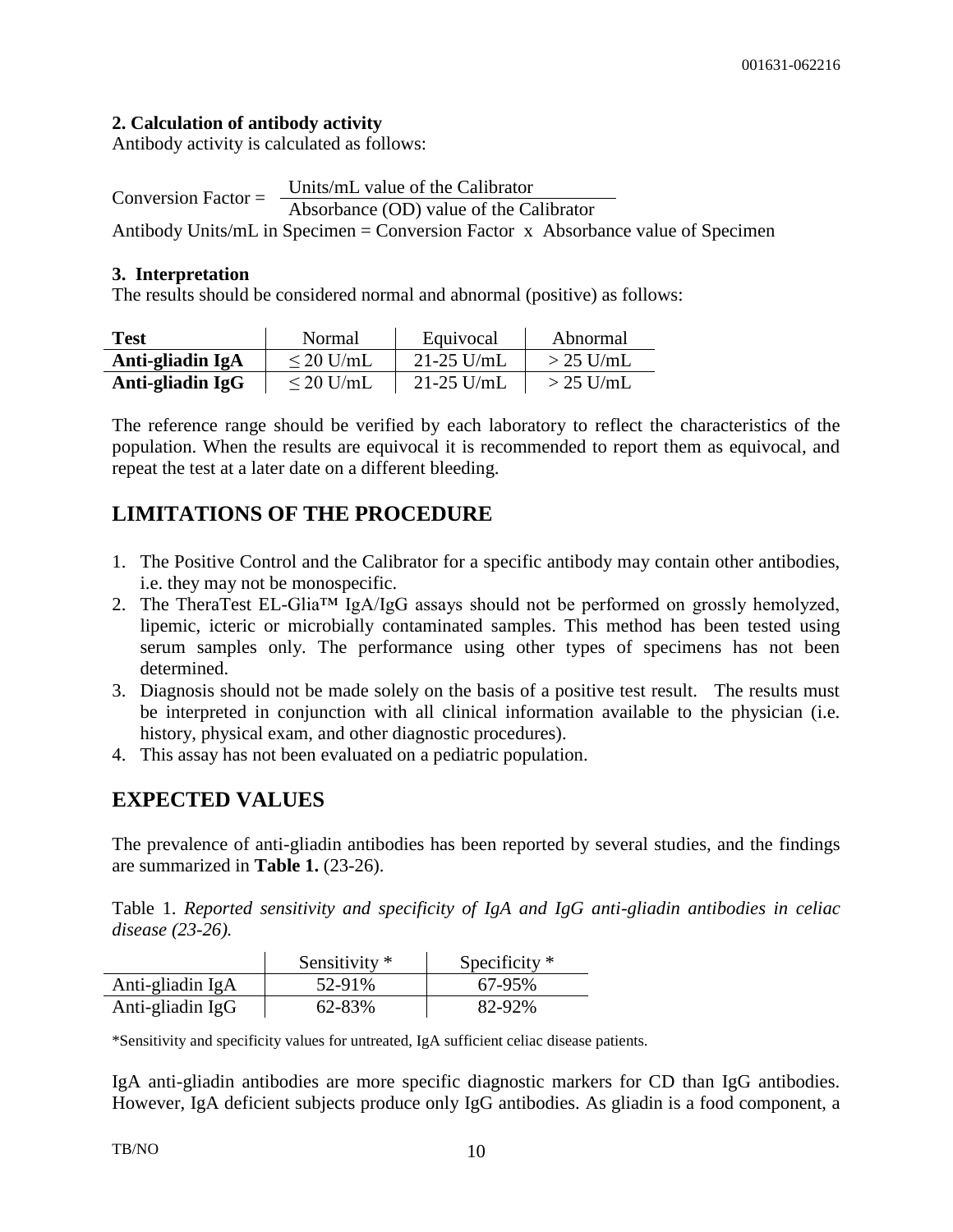few percentages of healthy people can develop antibodies against it, without having gluten sensitive enteropathy.

The level of anti-gliadin antibodies depends on the diet. The antibody level declines and may become negative in patients adhering to a gluten-free diet.

Simultaneous determination of IgA and IgG anti-tTG antibodies is recommended. The following algorithm can serve as a guide for the interpretation of antibody results (17, 20, 27):

*Serological testing: IgA and IgG anti-tTG and IgA and IgG anti-gliadin*  **Result: Probability of CD:**

| All negative:                                                                                                                                | very low                                         |
|----------------------------------------------------------------------------------------------------------------------------------------------|--------------------------------------------------|
| IgA anti-tTG positive<br>(regardless of the status of other antibodies):                                                                     | high $*$                                         |
| IgA anti-gliadin positive without IgA anti-tTG                                                                                               | low                                              |
| IgG anti-tTG and/or IgG anti-gliadin positive<br><i>without</i> IgA antibodies:<br>- if serum IgA $< 0.05$ g/L<br>- if serum IgA $>0.1$ g/L: | check IgA level in serum<br>high $*$<br>very low |

\*Celiac disease needs to be confirmed by gastroduodenoscopy and positive histology.

A total of 200 specimens from various groups of patients and controls were tested with the *TheraTest EL-Glia™ IgA/IgG* assay. The results are presented in **Tables 2A and 2B**.

**Table 2.** *Frequency of (A) anti-gliadin IgA and (B) anti-gliadin IgG antibodies measured by the TheraTest EL-Glia™ IgA/IgG assay in celiac disease patients and various groups of controls (n=200)*

|                       |                  |                                                  | <b>Diagnosis</b>              |           |
|-----------------------|------------------|--------------------------------------------------|-------------------------------|-----------|
|                       |                  | Celiac disease*<br>Control group<br><b>Total</b> |                               |           |
|                       |                  | $(n=44)$                                         | $(n=100$ blood bank donors,   | $(n=200)$ |
|                       |                  |                                                  | n=40 inflammatory bowel dis., |           |
|                       |                  |                                                  | $n=16$ thyroid disease)       |           |
|                       | <b>Positive</b>  | 24                                               |                               | 28        |
| EL-Glia <sup>TM</sup> | <b>Equivocal</b> |                                                  |                               |           |
| IgA                   | <b>Negative</b>  | $17**$                                           | 148                           | 165       |
|                       | <b>Total</b>     | 44                                               | 156                           | 200       |

\* The group includes patients on gluten-containing and gluten-restricted diet, as well.

\*\*Two patients in this group are IgA deficient

| Sensitivity: | 55% (24/44)   |
|--------------|---------------|
| Specificity: | 95% (148/156) |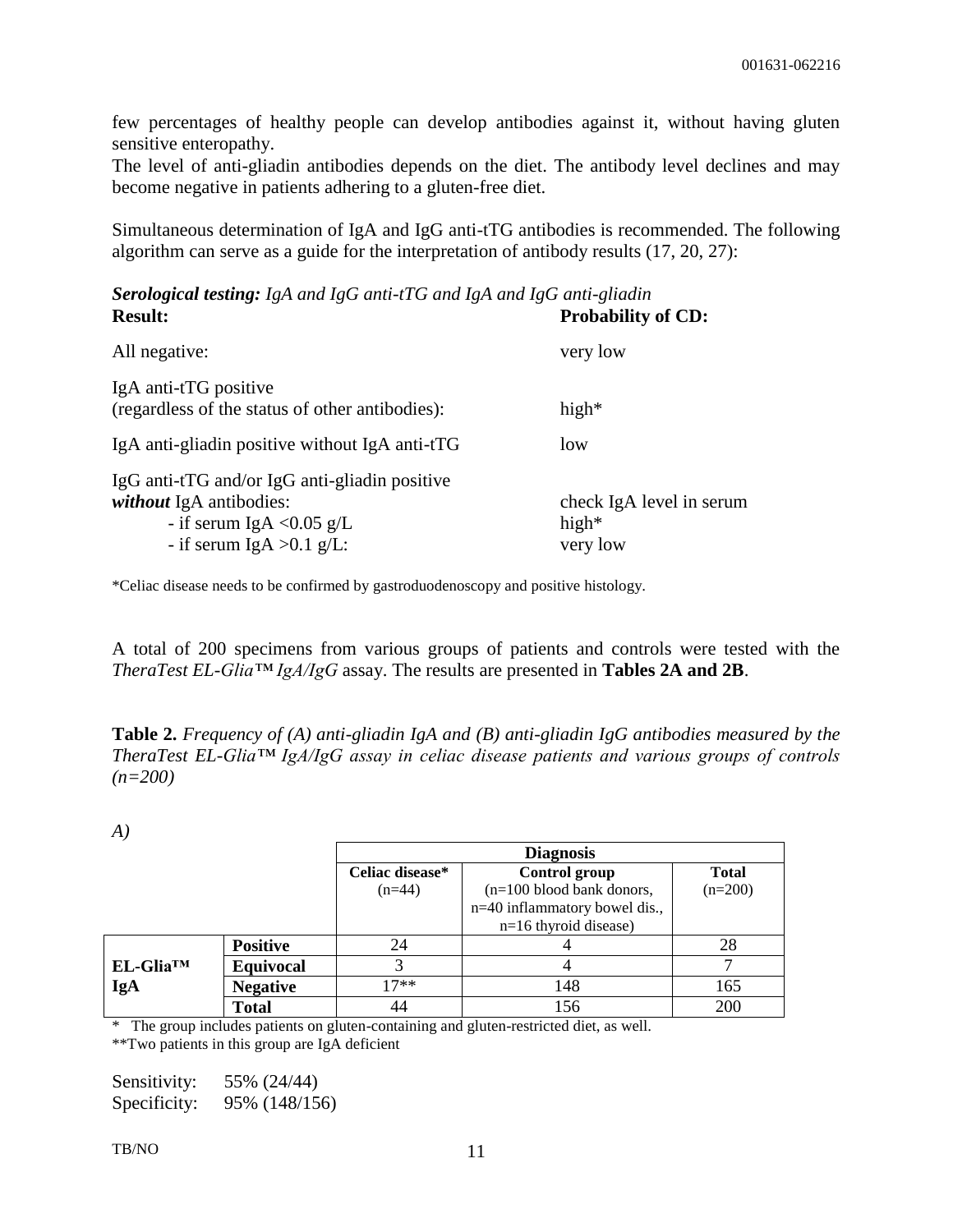| B                     |                 |                                                  |                               |           |
|-----------------------|-----------------|--------------------------------------------------|-------------------------------|-----------|
|                       |                 | <b>Diagnosis</b>                                 |                               |           |
|                       |                 | Celiac disease*<br>Control group<br><b>Total</b> |                               |           |
|                       |                 | $(n=44)$                                         | $(n=100$ blood bank donors,   | $(n=200)$ |
|                       |                 |                                                  | n=40 inflammatory bowel dis., |           |
|                       |                 |                                                  | $n=16$ thyroid disease)       |           |
|                       | <b>Positive</b> | 24                                               | h                             | 30        |
| EL-Glia <sup>TM</sup> | Equivocal       |                                                  |                               | 9         |
| <b>IgG</b>            | <b>Negative</b> | 15                                               | 146                           | 161       |
|                       | <b>Total</b>    | 44                                               | 156                           | 200       |

\* The group includes patients on gluten-containing and on gluten-restricted diets, as well.

Sensitivity: 55% (24/44) Specificity: 94% (146/156)

# **PERFORMANCE CHARACTERISTICS**

#### **Comparative studies**

a) A total of 106 samples (42 from IgA sufficient CD patients, 14 from IgA deficient CD patients and 50 from healthy donors) were tested by the *TheraTest EL-Glia™ IgA/IgG* assay and another commercially available anti-gliadin IgA and IgG ELISA. The results are presented in **Tables 3**. and **4.**

|  | <b>Table 3.</b> TheraTest EL-Glia <sup>TM</sup> IgA versus another anti-gliadin IgA ELISA ( $n=106$ ) |
|--|-------------------------------------------------------------------------------------------------------|
|--|-------------------------------------------------------------------------------------------------------|

|              |                 | <b>Other ELISA</b> |                 |              |
|--------------|-----------------|--------------------|-----------------|--------------|
|              |                 | <b>Positive</b>    | <b>Negative</b> | <b>Total</b> |
| EL-Glia™ IgA | <b>Positive</b> |                    |                 |              |
|              | Equivocal*      |                    |                 |              |
|              | <b>Negative</b> |                    |                 |              |
|              | <b>Total</b>    |                    |                 |              |

\*Equivocals were excluded from the calculation.

| Positive agreement: | 21/22; 95% (95% CI: 77%-100%)                    |
|---------------------|--------------------------------------------------|
|                     | Negative agreement: 78/81; 96% (95% CI: 90%-99%) |
| Total agreement:    | 99/103; 96% (95% CI: 90%-99%)                    |

|  | <b>Table 4.</b> TheraTest EL-Glia <sup>TM</sup> IgG versus another anti-gliadin IgG ELISA ( $n=106$ ) |
|--|-------------------------------------------------------------------------------------------------------|
|--|-------------------------------------------------------------------------------------------------------|

|              |                 | <b>Other ELISA</b> |                 |              |
|--------------|-----------------|--------------------|-----------------|--------------|
|              |                 | <b>Positive</b>    | <b>Negative</b> | <b>Total</b> |
| EL-Glia™ IgG | <b>Positive</b> | 29                 |                 | 34           |
|              | Equivocal*      | O                  |                 |              |
|              | <b>Negative</b> |                    | 58              |              |
|              | <b>Total</b>    | 30                 |                 |              |

\*Equivocals were excluded from the calculation.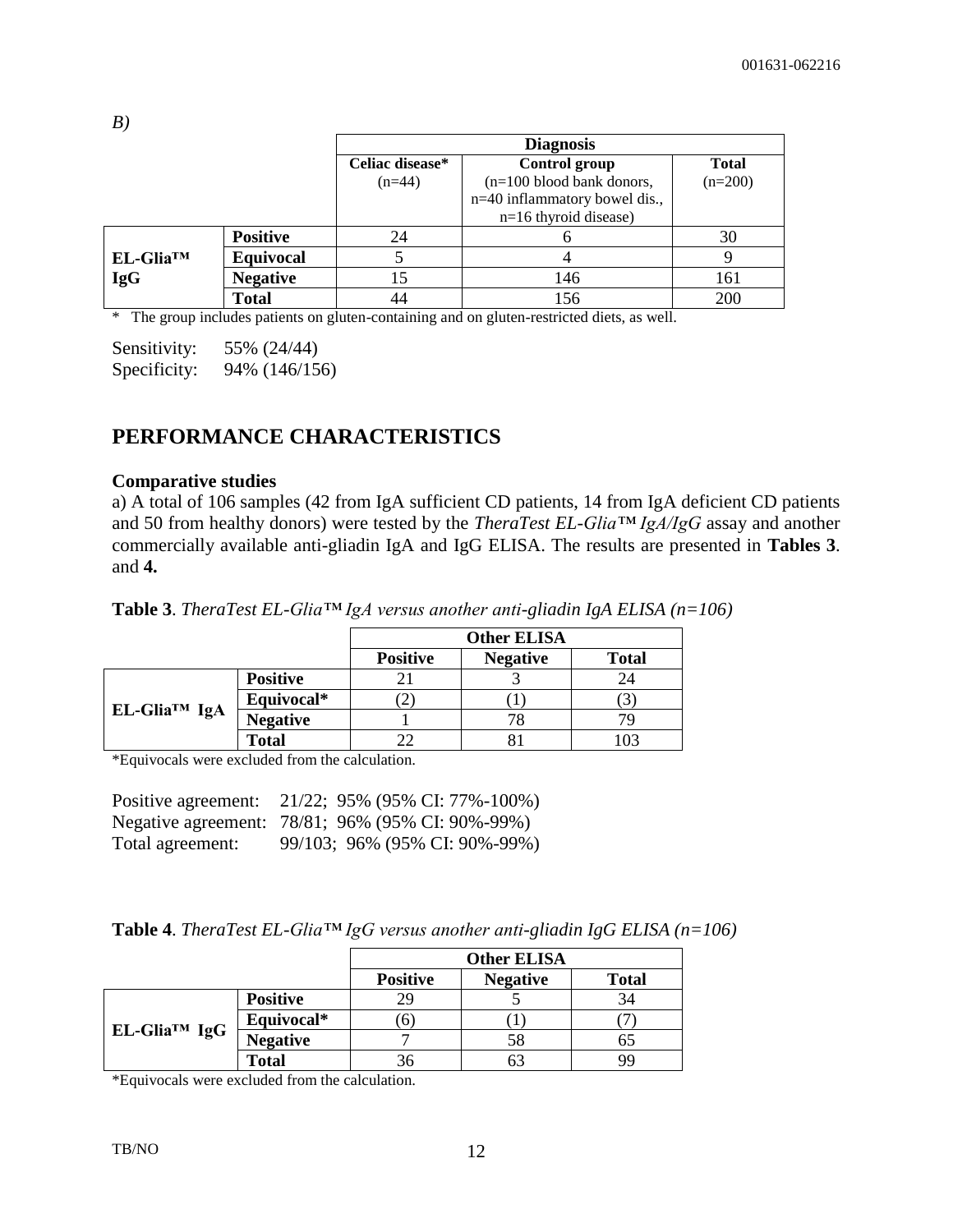| Positive agreement: | 29/36; 81% (95% CI: 64%-92%)                     |
|---------------------|--------------------------------------------------|
|                     | Negative agreement: 58/63; 92% (95% CI: 82%-97%) |
| Total agreement:    | 87/99; 88% (95% CI: 80%-94%)                     |

#### **Cross-reactivity, i.e. specificity based on disease controls**

Testing was performed with 56 sera consisting of specimens from 40 inflammatory bowel disease (IBD) patients and 16 thyroid disease patients. The positive samples were: one IBD with anti-tTG IgA, one IBD with anti-tTG IgG, two IBD with anti-gliadin IgA, one IBD with antigliadin IgG and one thyroid disease with anti-gliadin IgG.

#### **Precision**

Specimens with three levels of reactivity (high, moderate and low positive) were selected for each assay. The specimens were tested 20 times within the same respective assay (intra-assay variation) and 20 different times in one or two runs per day (inter-assay variation). The results are presented in **Tables 5**. and **6**.

**Table 5***. Intra- and inter-assay variation in the Theratest EL-Glia™ IgA assay*

| Intra-assay CV% |
|-----------------|
| 7.6             |
| 5.8             |
| 4.0             |
|                 |
| Inter-assay CV% |
| 8.4             |
| 8.6             |
| 10.1            |
|                 |

**Table 6***. Intra- and inter-assay variation in the Theratest EL-Glia™ IgG assay*

| A                             |                 |
|-------------------------------|-----------------|
| Anti-gliadin IgG level (U/mL) | Intra-assay CV% |
| 88                            | 2.4             |
| 58                            | 6.0             |
| 23                            | 10.8            |
| B)                            |                 |
| Anti-gliadin IgG level (U/mL) | Inter-assay CV% |
| 65                            | 9.0             |
| 44                            | 9.3             |
| 29                            | 10.2            |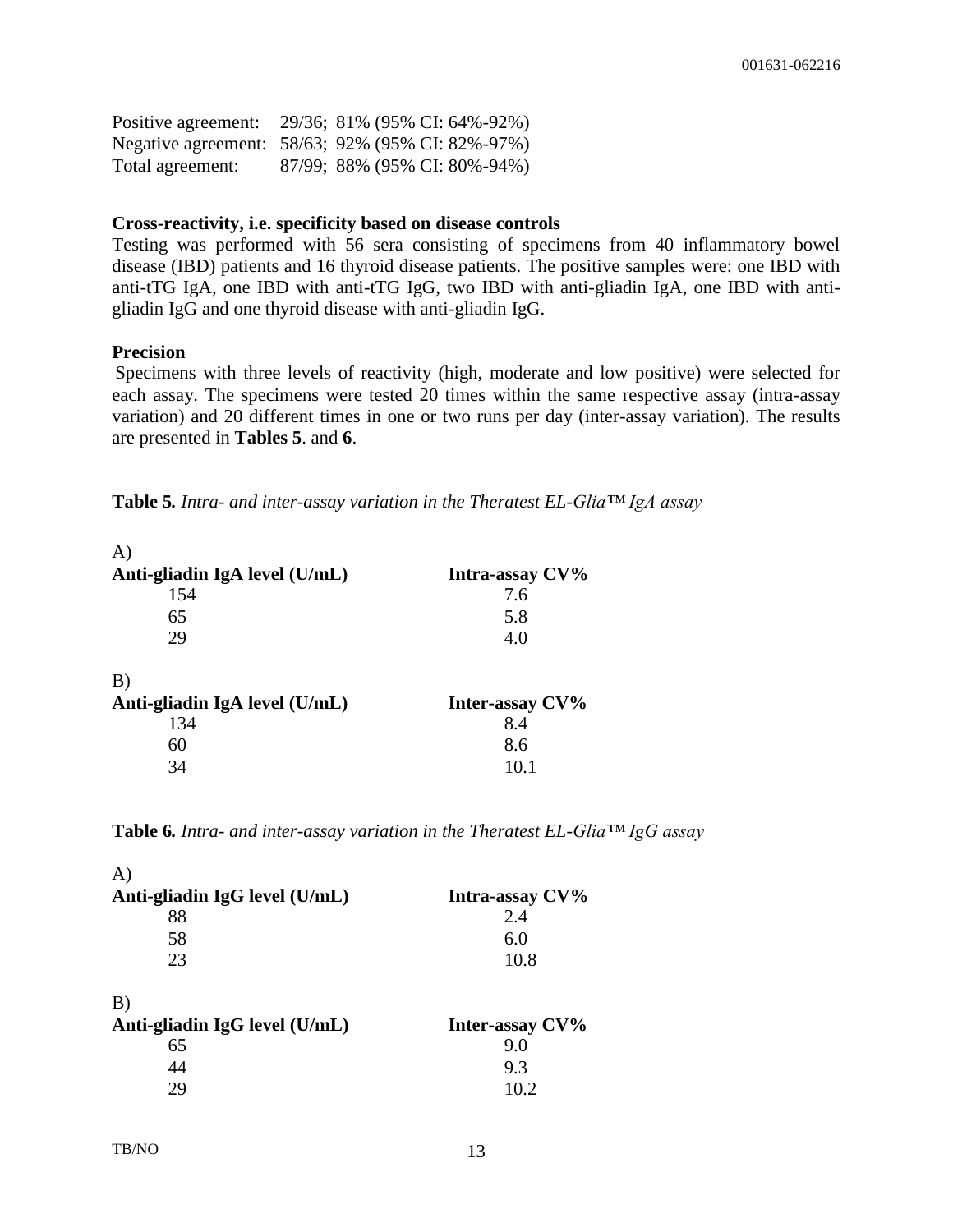# **TROUBLESHOOTING**

| Problem                    | <b>Possible Causes</b>                                 | <b>Solution</b>                                                               |
|----------------------------|--------------------------------------------------------|-------------------------------------------------------------------------------|
| Control values             | 1. Incorrect temperature, timing or                    | 1. Check that temperature was correct. Check                                  |
| out of range.              | pipetting; reagents not mixed.                         | that time was correct. See "Poor Precision"                                   |
|                            |                                                        | (below) No. 2-4. Repeat test.                                                 |
|                            | 2. Cross-contamination of controls.                    | 2. Pipette carefully.                                                         |
|                            | 3. Improper dilution.                                  | 3. Repeat test.                                                               |
|                            | 4. Optical pathway not clean.                          | 4. Check for moisture or dirt. Wipe bottom and<br>reread.                     |
|                            | 5. Wavelength of filter incorrect.                     | 5. Change filter to $450 \pm 5$ nm.                                           |
|                            | 6. Specimen diluent blank > 0.150                      | 6. Check for contamination of Chromogen or<br>conjugate solution.             |
| All test results           | 1. One or more reagents not added, or                  | 1. Recheck procedure. Check for unused                                        |
| negative.                  | added in wrong sequence.                               | solutions. Repeat test.                                                       |
|                            | 2. Improper dilution of wash buffer.                   | 2. Repeat test.                                                               |
|                            | 3. Antigen coated plate inactive.                      | 3. Check for obvious moisture in unused wells.                                |
|                            |                                                        | Rerun test with controls only for activity.                                   |
| All test results<br>yellow | 1. Contaminated chromogen.                             | 1. Check absorbance of unused chromogen.                                      |
| Scattered                  | 2. Contaminated buffers/reagents                       | 2. Check all solutions for turbidity.                                         |
| false positives            | 3. tTG/Gliadin 1X Wash Buffer                          | 3. Use clean container for 1X Buffer. Check                                   |
|                            | contaminated.                                          | quality of water used to prepare buffer.                                      |
|                            | 4. Improper dilution of serum.                         | 4. Repeat test.                                                               |
|                            | 5. Contaminated pipette                                | 5. Use felt-plugged tips for chromogen                                        |
| Poor precision.            | 1. Pipettor delivery CV greater than                   | 1. Check calibration of pipettor. Use                                         |
|                            | 5%.                                                    | reproducible technique.                                                       |
|                            | 2. Serum or reagents not mixed                         | 2. Mix all reagents gently but thoroughly                                     |
|                            | sufficiently; reagents not at room                     | and equilibrate to room temperature.                                          |
|                            | temperature prior to addition.                         |                                                                               |
|                            | 3. Reagent addition taking too long;                   | 3. Develop consistent uniform technique                                       |
|                            | inconsistency in timing intervals, air                 | and avoid splashing or use multi-channel                                      |
|                            | bubbles.                                               | device or autodispenser to decrease time.                                     |
|                            | 4. Air currents blowing over plate                     | 4. Cover plate or place in chamber.                                           |
|                            | during incubations.                                    |                                                                               |
|                            | 5. Optical pathway not clean.                          | 5. Wipe bottom of plate with soft tissue.                                     |
|                            |                                                        | Check instrument light source and detector                                    |
|                            |                                                        | for dirt.                                                                     |
|                            | 6. Instrument not equilibrated before                  | 6. Check instrument manual for warm up                                        |
|                            | readings were taken.                                   | procedure.                                                                    |
|                            | 7. Washing not consistent; trapped                     | 7. Use only acceptable washing devices.                                       |
|                            | bubbles; liquid left in wells at end of<br>wash cycle. | Lengthen timing delay on washing devices.<br>Check that all wells are filled. |
|                            | 8. Improper pipetting.                                 | 8. Avoid air bubbles in pipette tips.                                         |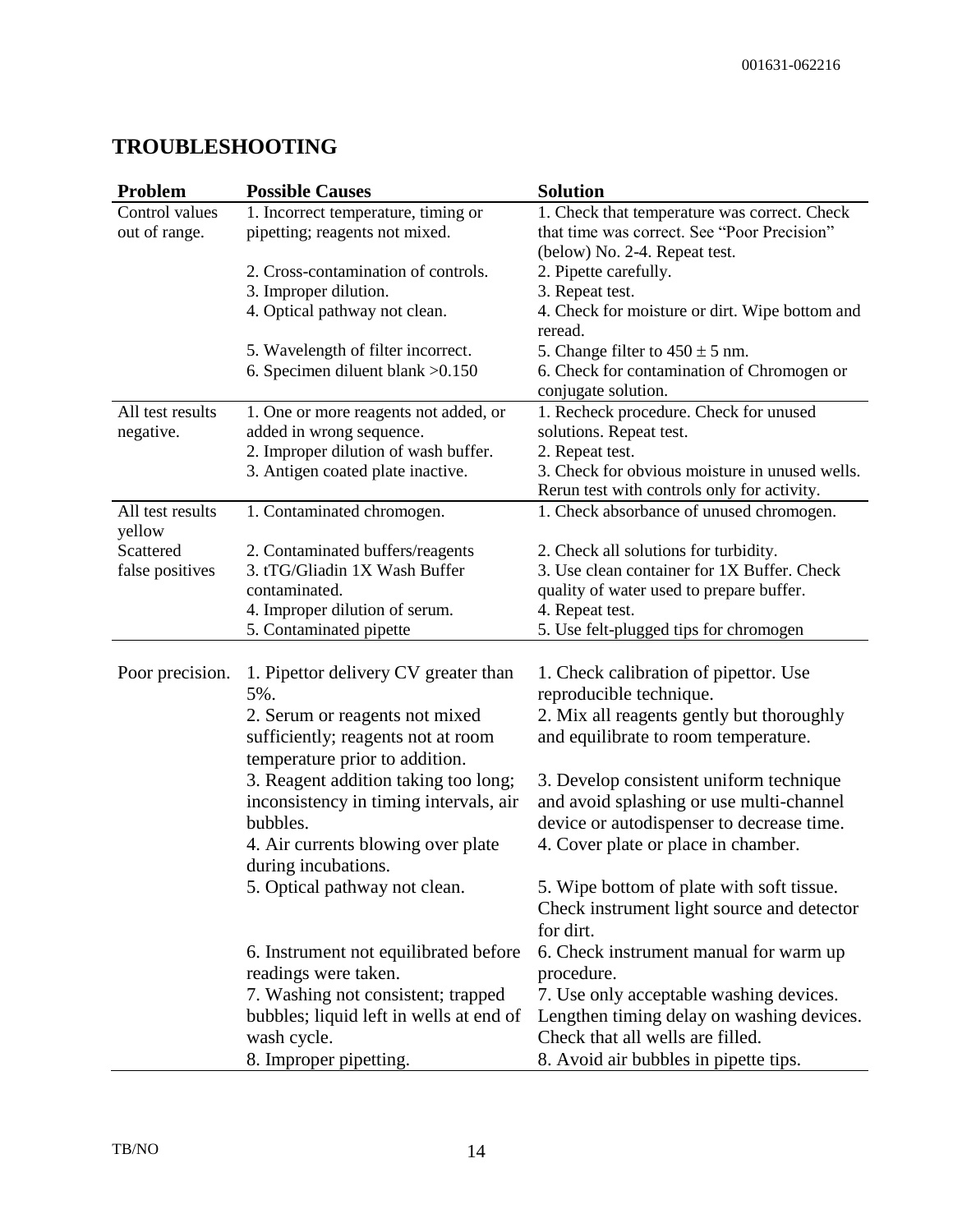# **REFERENCES**

- 1. Schuppan D, Dennis MD, Kelly CP. Celiac disease: epidemiology, pathogenesis, diagnosis, and nutritional management. Nutr Clin Care. 2005;8:54-69.
- 2. Reunala T. Dermatitis herpetiformis: coeliac disease of the skin. Ann Med. 1998;30:416-8.
- 3. Kumar V, Jarzabek-Chorzelska M, Sulej J, Rajadhyaksha M, Jablonska S. Tissue transglutaminase and endomysial antibodies-diagnostic markers of gluten-sensitive enteropathy in dermatitis herpetiformis. Clin Immunol. 2001;98:378-82.
- 4. Nelsen DA Jr. Gluten-sensitive enteropathy (celiac disease): more common than you think. Am Fam Physician. 2002 Dec 15;66:2259-66.
- 5. Tikkakoski S, Savilahti E, Kolho KL. Undiagnosed coeliac disease and nutritional deficiencies in adults screened in primary health care. Scand J Gastroenterol. 2007;42:60-5
- 6. Stenson WF, Newberry R, Lorenz R, Baldus C, Civitelli R. Increased prevalence of celiac disease and need for routine screening among patients with osteoporosis. Arch Intern Med. 2005;165:393-9.
- 7. Hadjivassiliou M, Grunewald RA, Kandler RH, Chattopadhyay AK, Jarratt JA, Sanders DS, Sharrack B, Wharton SB, Davies-Jones GA. Neuropathy associated with gluten sensitivity. Neurol Neurosurg Psychiatry. 2006;77:1262-6.
- 8. Stazi AV, Mantovani A. A risk factor for female fertility and pregnancy: celiac disease. Gynecol Endocrinol. 2000;14:454-63.
- 9. Halfdanarson TR, Litzow MR, Murray JA. Hematological manifestations of celiac disease. Blood. 2007;109:412-21.
- 10. Smedby KE, Akerman M, Hildebrand H, Glimelius B, Ekbom A, Askling J. Malignant lymphomas in coeliac disease: evidence of increased risks for lymphoma types other than enteropathy-type T cell lymphoma. Gut. 2005;54:54-9.
- 11. Fasano A, Berti I, Gerarduzzi T, Not T, Colletti RB, Drago S, Elitsur Y, Green PH, Guandalini S, Hill ID, Pietzak M, Ventura A, Thorpe M, Kryszak D, Fornaroli F, Wasserman SS, Murray JA, Horvath K. Prevalence of celiac disease in at-risk and not-at-risk groups in the United States: a large multicenter study. Arch Intern Med. 2003;163:286-92.
- 12. Rostami K, Mulder CJ, Werre JM, van Beukelen FR, Kerchhaert J, Crusius JB Pena AS, Willekens FL, Meijer JW. High prevalence of celiac disease in apparently healthy blood donors suggests a high prevalence of undiagnosed celiac disease in the Dutch population. Scand J Gastroenterol. 1999;34:276-9.
- 13. Spurkland A, Sollid LM, Ronningen KS, Bosnes V, Ek J, Vartdal F, Thorsby E. Susceptibility to develop celiac disease is primarily associated with HLA-DQ alleles. Hum Immunol. 1990;29:157-65.
- 14. Gillett PM, Gillett HR, Israel DM, Metzger DL, Stewart L, Chanoine JP, Freeman HJ. High prevalence of celiac disease in patients with type 1 diabetes detected by antibodies to endomysium and tissue transglutaminase. Can J Gastroenterol. 2001;15:297-301.
- 15. Luft LM, Barr SG, Martin LO, Chan EK, Fritzler MJ. Autoantibodies to tissue transglutaminase in Sjogren's syndrome and related rheumatic diseases. J Rheumatol. 2003;30:2613-9.
- 16. Cuoco L, Certo M, Jorizzo RA, De Vitis I, Tursi A, Papa A, De Marinis L, Fedeli P, Fedeli G, Gasbarrini G. Prevalence and early diagnosis of coeliac disease in autoimmune thyroid disorders. Ital J Gastroenterol Hepatol. 1999;31:283-7.
- 17. Korponay-Szabo IR, Dahlbom I, Laurila K, Koskinen S, Woolley N, Partanen J, Kovacs JB, Maki M, Hansson T. Elevation of IgG antibodies against tissue transglutaminase as a diagnostic tool for coeliac disease in selective IgA deficiency. Gut. 2003;52:1567-71.
- 18. Walker-Smith JA, Guandalini S, Schmitz J, Shmerling DH, Visakorpi JK. Revised criteria for diagnosis of coeliac disease: Report of. Working Group of the European Society of Paediatric Gastroenterology and Nutrition (ESPGAN). Arch Dis Child 1990;65:909-911.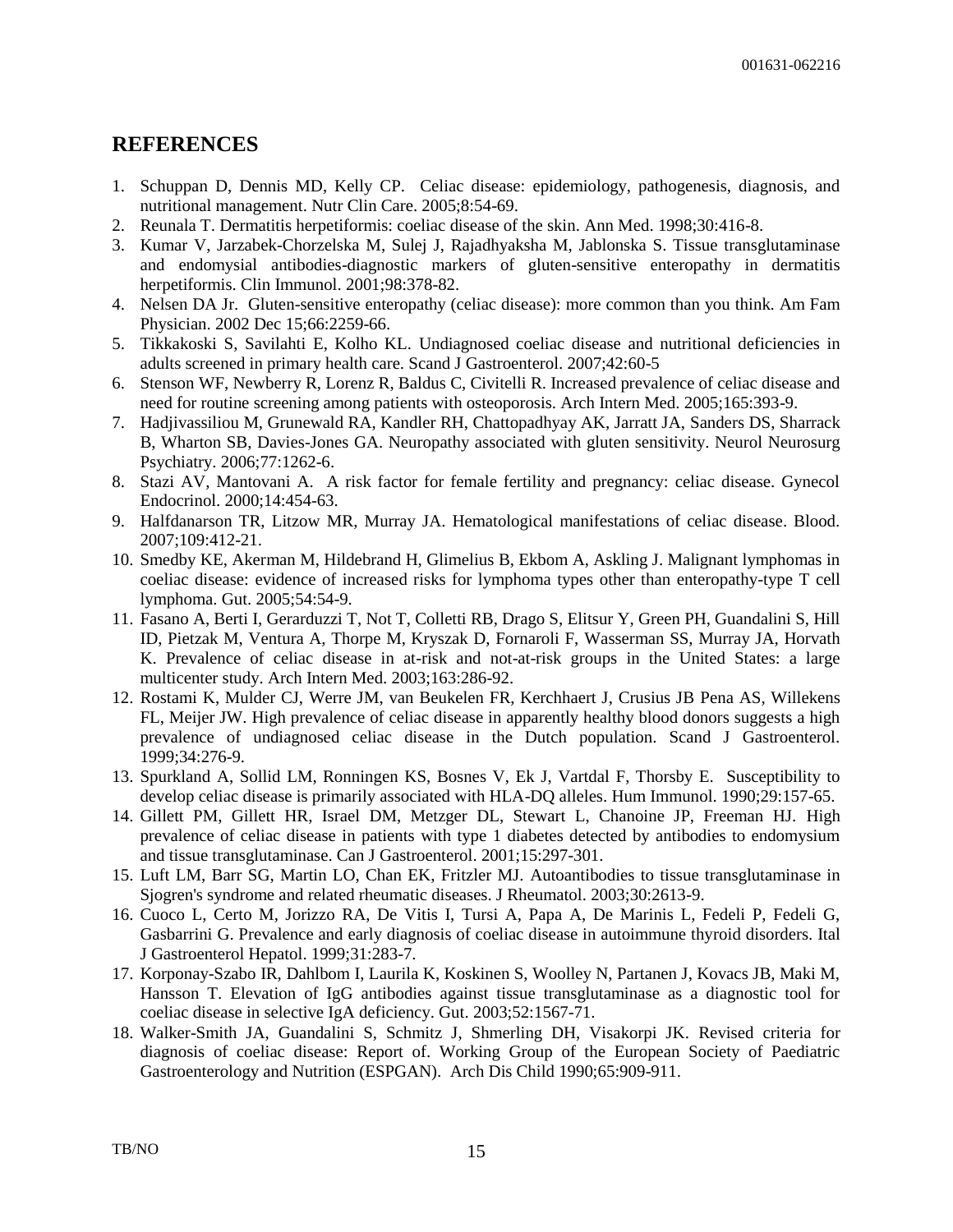- 19. Dieterich W, Ehnis T, Bauer M, Donner P, Volta U, Riecken EO, Schuppan D. Identification of tissue transglutaminase as the autoantigen of celiac disease. Nat Med. 1997;3:797-801.
- 20. Gomez JC, Selvaggio G, Pizarro B, Viola MJ, La Motta G, Smecuol E, Castelletto R, Echeverria R, Vazquez H, Mazure R, Crivelli A, Sugai E, Maurino E, Bai JC. Value of a screening algorithm for celiac disease using tissue transglutaminase antibodies as first level in a population-based study. Am J Gastroenterol. 2002;97:2785-90.
- 21. Bazzigaluppi E, Roggero P, Parma B, Brambillasca MF, Meroni F, Mora S, Bosi E, Barera G. Antibodies to recombinant human tissue-transglutaminase in coeliac disease: diagnostic effectiveness and decline pattern after gluten-free diet. Dig Liver Dis. 2006;38:98-102.
- 22. Burgin-Wolff A, Dahlbom I, Hadziselimovic F, Petersson CJ. Antibodies against human tissue transglutaminase and endomysium in diagnosing and monitoring coeliac disease. Scand J Gastroenterol. 2002;37:685-91.
- 23. Lerner A, Kumar V, Iancu TC. Immunological diagnosis of childhood coeliac disease: comparison between antigliadin, antireticulin and antiendomysial antibodies. Clin Exp Immunol. 1994 Jan;95:78- 82.
- 24. Basso D, Gallo N, Guariso G, Pittoni M, Piva MG, Plebani M. Role of anti-transglutaminase (antitTG), anti-gliadin, and anti-endomysium serum antibodies in diagnosing celiac disease: a comparison of four different commercial kits for anti-tTG determination. J Clin Lab Anal. 2001;15:112-5.
- 25. Wong RC, Wilson RJ, Steele RH, Radford-Smith G, Adelstein S. A comparison of 13 guinea pig and human anti-tissue transglutaminase antibody ELISA kits. J Clin Pathol. 2002;55:488-94.
- 26. Reeves GE, Squance ML, Duggan AE, Murugasu RR, Wilson RJ, Wong RC, Gibson RA, Steele RH, Pollock WK. Diagnostic accuracy of coeliac serological tests: a prospective study. Eur J Gastroenterol Hepatol. 2006 May;18:493-501.
- 27. Viola L, Lugli L, Melegari A, Marotti E, Amarri S, Balli F. Antitransglutaminase enzyme-linked immune-adsorbed assay in coeliac disease diagnosis: evaluation of a diagnostic algorithm. Pediatr Med Chir. 2004;26:126-31.
- 28. Garner RC. Testing of some benzidine analogues for microsomal activation to bacterial mutagens. Cancer Lett**.** 1975; 1:39-42.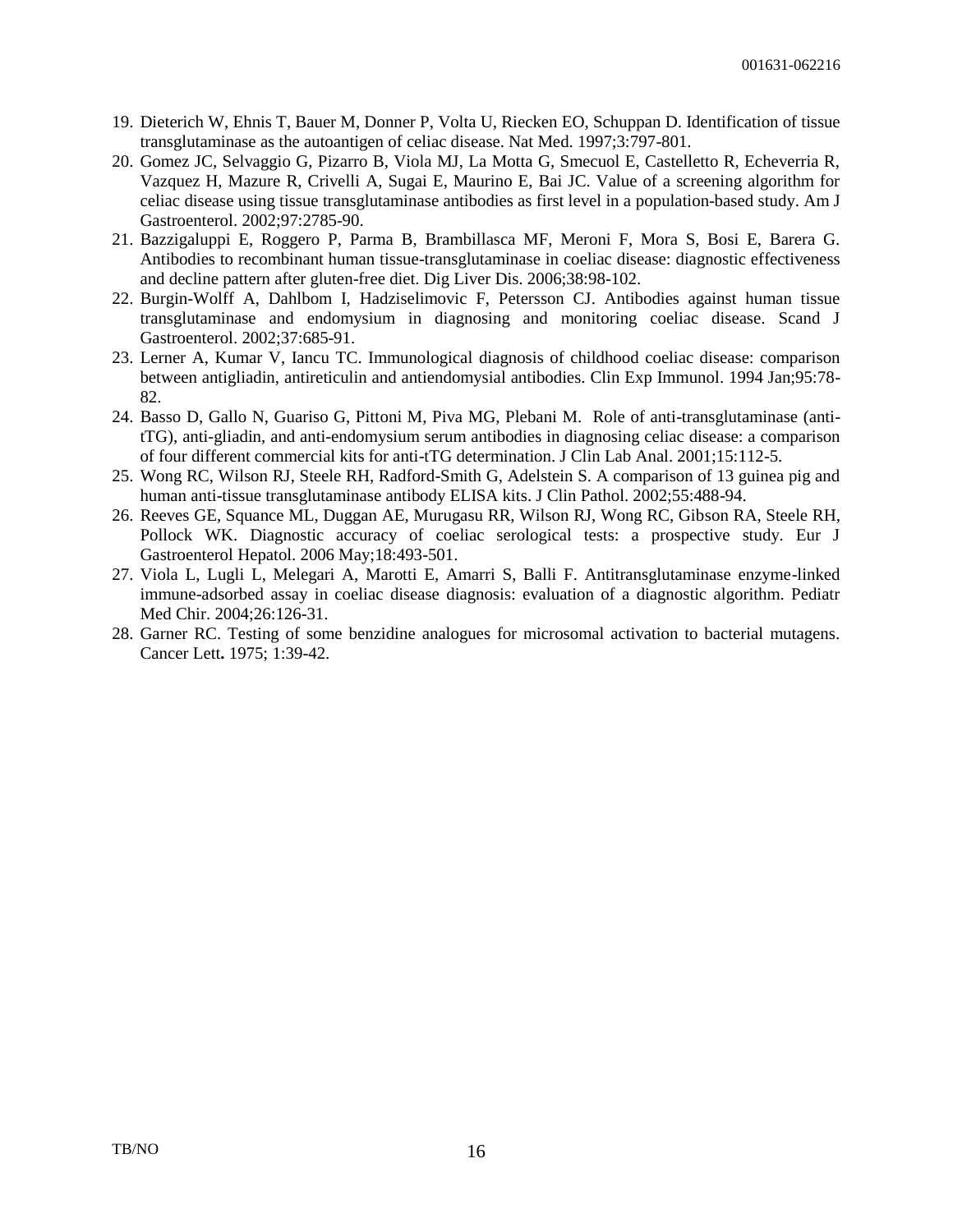

(GB)(USA)(CDN) Expiry date (D)(A)(B)(CH) Verfallsdatum (F)(B)(CH)(CDN) Date de péremption (I)(CH) Data di scadenza (E) Fecha de caducidad (P) Data de validade (NL) Uiterste gebruiksdatum (DK) Udløbsdato (S) Utgångsdatum

i.

 $(GB)(USA)(CDN)$  Consult instructions for use  $(D)(A)(B)(CH)$  Bitte Gebrauchsanweisung einsehen (F)(B)(CH)(CDN) Consultez la notice d'utilisation (I)(CH) Consultare le istruzioni per l'uso (E) Consulte las instrucciones de utilización (P) Consulte as instruções de utilização (NL)

Raadpleeg de gebruikaanwijzing (DK) Se brugsanvisningen (S) Läs anvisningarna före användning

(GB)(USA)(CDN) In Vitro Diagnostic Medical Device (For In Vitro Diagnostic Use) **IVD** (D)(A)(B)(CH) Medizinisches In-vitro-Diagnostikum (zur In-vitro-Diagnostik) (F)(B)(CH)(CDN) Dispositif médical de diagnostic in vitro (Pour usage diagnostique in vitro) (I)(CH) Dispositivo medico per diagnostica in vitro (per uso diagnostico in vitro) (E) Dispositivo médico de diagnóstico in vitro (para uso diagnóstico in vitro) (P) Dispositivo médico para diagnóstico in vitro (Para utilização de diagnóstico "in vitro") (NL) Medisch hulpmiddel voor diagnostiek in vitro (Voor diagnostisch gebruik in vitro) (DK) Medicinsk udstyr til in vitro-diagnostik (Udelukkende til in vitro diagnostisk anvendelse) (S) Medicinteknisk produkt avsedd för in vitro-diagnostik (För in vitrodiagnostiskt bruk)

(GB)(USA)(CDN) Lot / Batch Number (D)(A)(B)(CH) Charge / Chargennummer LOT (F)(B)(CH)(CDN) Lot / Code du lot (I)(CH) Lotto / Numero lotto (E) Lote / Código de lote (P) Lote / Código do lote (NL) Lot-/Partijnummer (DK) Lot / Batchkode (S) lot / Satskod



(GB)(USA)(CDN) Manufactured by (D)(A)(B)(CH) Hergestellt von (F)(B)(CH)(CDN) Fabriqué par (I)(CH) Prodotto da (E) Fabricado por (P) Fabricado por (NL) Vervaardigd door (DK) Fabrikation af (S) Tillverkad av

(GB)(USA)(CDN) Catalogue Number (D)(A)(B)(CH) Bestell-Nummer (F)(B)(CH)(CDN) **REF** Numéro de référence (I)(CH) Numero di riferimento (E) Número de referencia (P) Número de referência (NL) Referentienummer (DK) Referencenummer (S) Katalognummer



(GB)(USA)(CDN) Store at between (D)(A)(B)(CH) Lagerung bei zwischen (F)(B)(CH)(CDN) Conserver à entre (I)(CH) Conservare a tra (E) Conservar a temp. entre (P) Armazene a entre (NL) Bewaar bij tussen (DK) Opbevares mellem (S) Förvaras vid



(GB)(USA)(CDN) Contains sufficient for x tests (D)(A)(B)(CH) Inhalt ausreichend für x Tests  $(F)(B)(CH)(CDN)$  Contient suffisant pour x tests  $(I)(CH)$  Contenuto sufficiente per x test  $(E)$ Contiene suficiente para x pruebas (P) Contém suficiente para x testes (NL) Bevat voldoende voor x bepalingen (DK) Indeholder tilstrækkeligt til x prøver (S) Innehàllet räcker till x analyser

(GB)(USA)(CDN) Caution, Consult accompanying documents. (D)(A)(B)(CH) Achtung. begleitdokumente beathten. (F)(B)(CH)(CDN) Attention, consulter les documents joints. (I)(CH) Attenzione, consultare la documentazione allegata. (E) Precaucion, consultar la documentacion adjunta. (P) Cuidado, consulte a documentação fornecida. (NL) Let op, raadpleeg bijgeleverde documenpen. (DK) Forsigtig, Læs ledsagende dokunenter. (S) Forsiktig, se vedlagt dokumentasjon.